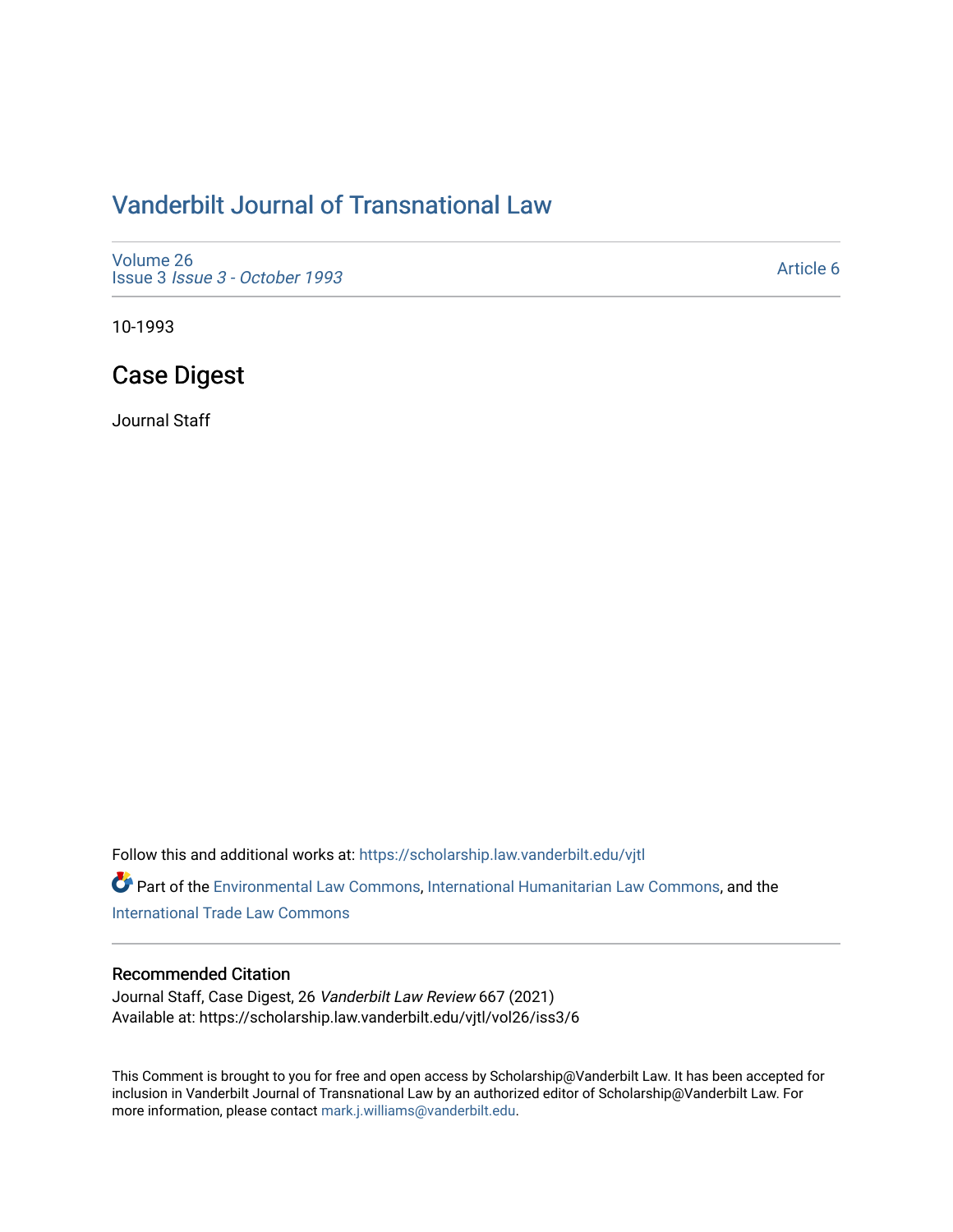# **CASE DIGEST**

This Case Digest provides brief analyses of cases that represent current aspects of transnational law. The Digest includes cases that establish legal principles and cases that apply established legal principles to new factual situations. The cases are grouped in topical categories and references are given for further research.

#### TABLE **OF CONTENTS**

| III. TRADE/ENVIRONMENT 672 |  |
|----------------------------|--|

#### I. EXTRADITION

No **FIFTH AMENDMENT DUE** PROCESS RIGHT TO **A** SPEEDY EXTRA-DITION. *Martin v. Warden, At. Penitentiary,* **993** F.2d 824 (11th Cir. 1993).

On December 13, 1974, as Thomas James Martin was driving to his Canadian home, he ran over a seven-year old boy. Not knowing that he had struck the child, Martin left the scene of the accident. Martin had planned to return to the United States on January 1, 1975, as part of the amnesty program for those who had fled the United States to avoid the Vietnam draft. When he realized what he had done, Martin and his family immediately left Canada for the United States. Two days later, the Canadian authorities charged him with criminal negligence causing death and leaving the scene of an accident.

At that time, the extradition treaty between the United States and Canada did not reference either of these offenses.' In 1988 Canada and the United States amended their treaty and deleted the schedule of extra-

**<sup>1.</sup>** Extradition Treaty, Dec. **3, 1971,** U.S.-Can., art. 2, **27 U.S.T. 985.**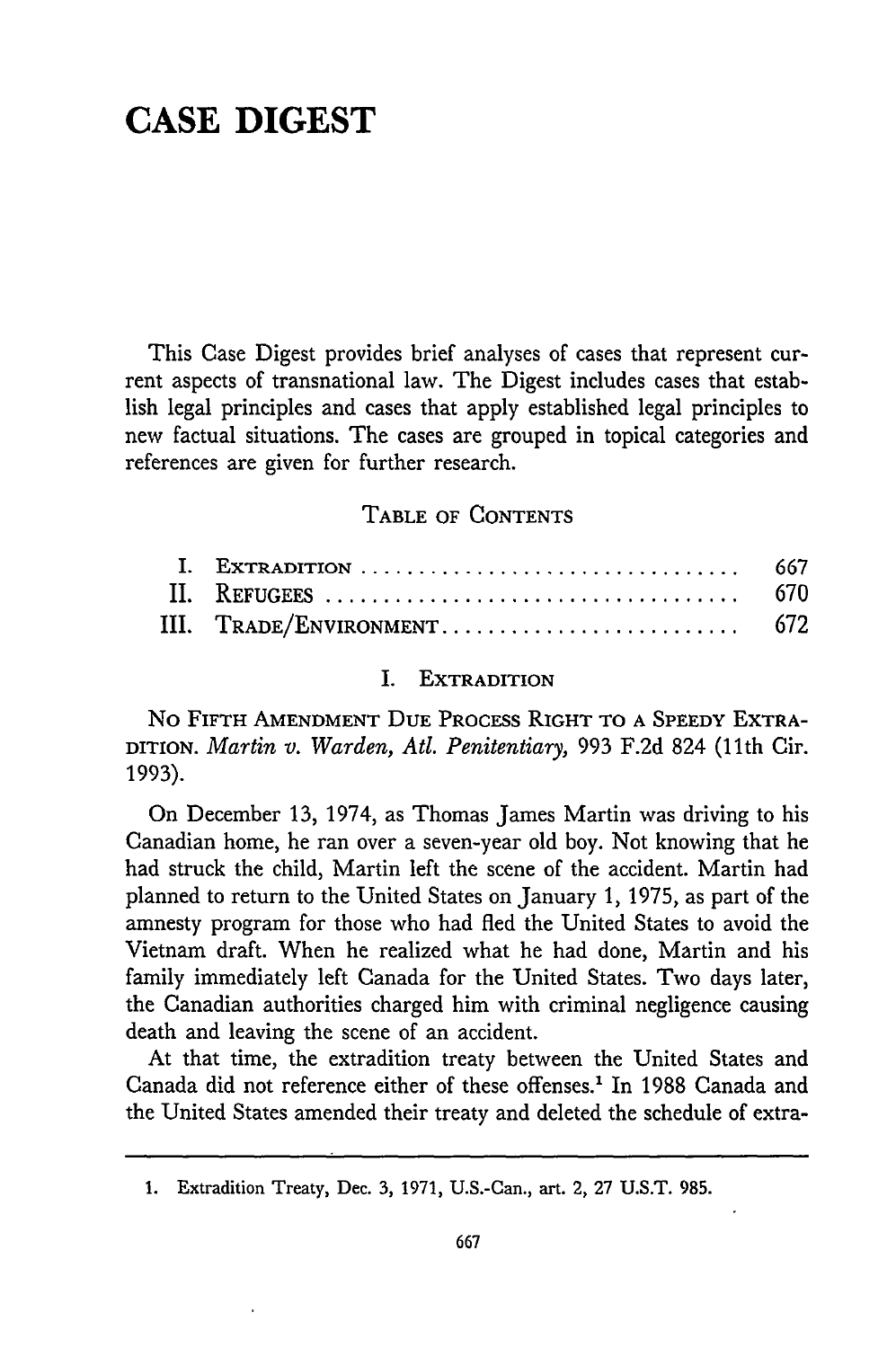ditable offenses.<sup>2</sup> The new treaty, which went into effect in November 1991, permits extradition for any conduct that constitutes an offense punishable under the laws of both states by imprisonment of one year or more.

668

In June 1992 the Canadian government sought to extradite Martin under the new treaty. Police in the United States arrested him in July. A magistrate ruled that Martin was not eligible for bail and could be extradited. The United States District Court for the Northern District of Georgia denied Martin's writ of habeas corpus and upheld the magistrate's order.<sup>3</sup> Martin appealed, complaining that the extradition seventeen years after the accident constituted a denial of due process. On appeal, the United States Court of Appeals for the Eleventh Circuit *Held: Affirmed.* There exists no Fifth Amendment due process right to speedy extradition.

The court noted that constitutional guarantees take precedence over treaty provisions. **By** their nature, however, constitutional procedural protections do not apply in extradition proceedings. An extradition magistrate holds a hearing simply to determine whether deportation comports with the provisions of the proper treaty or convention. As a result, no Sixth Amendment right exists to a speedy trial in extradition cases.

The court held that the Fifth Amendment would not afford rights indirectly that the Sixth Amendment would not confer directly. Further, the court recognized that granting a right to a speedy extradition would force a treaty partner to adhere to the speedy trial rights of the United States Constitution. To grant this right would violate the noninquiry rule, which prohibits extradition courts from assessing the judicial system in the requesting state.

Finally, the court noted that to try Martin in Canada according to Canadian law and procedure would not violate due process. Martin could raise any further objection to extradition with the attorney general, who makes the final decision on extradition.

The concurring judge agreed that delay alone does not violate Fifth Amendment due process in extradition cases, but in some cases delay in addition to other factors could implicate the Fifth Amendment.

*Significance:* Fifth Amendment due process protections do not guarantee a speedy extradition.

3. 804 F. Supp. 1530 **(N.D.** Ga. 1992).

<sup>2.</sup> Protocol Amending the Extradition Treaty, Jan. 11, 1988, U.S.-Can., 27 I.L.M. 423.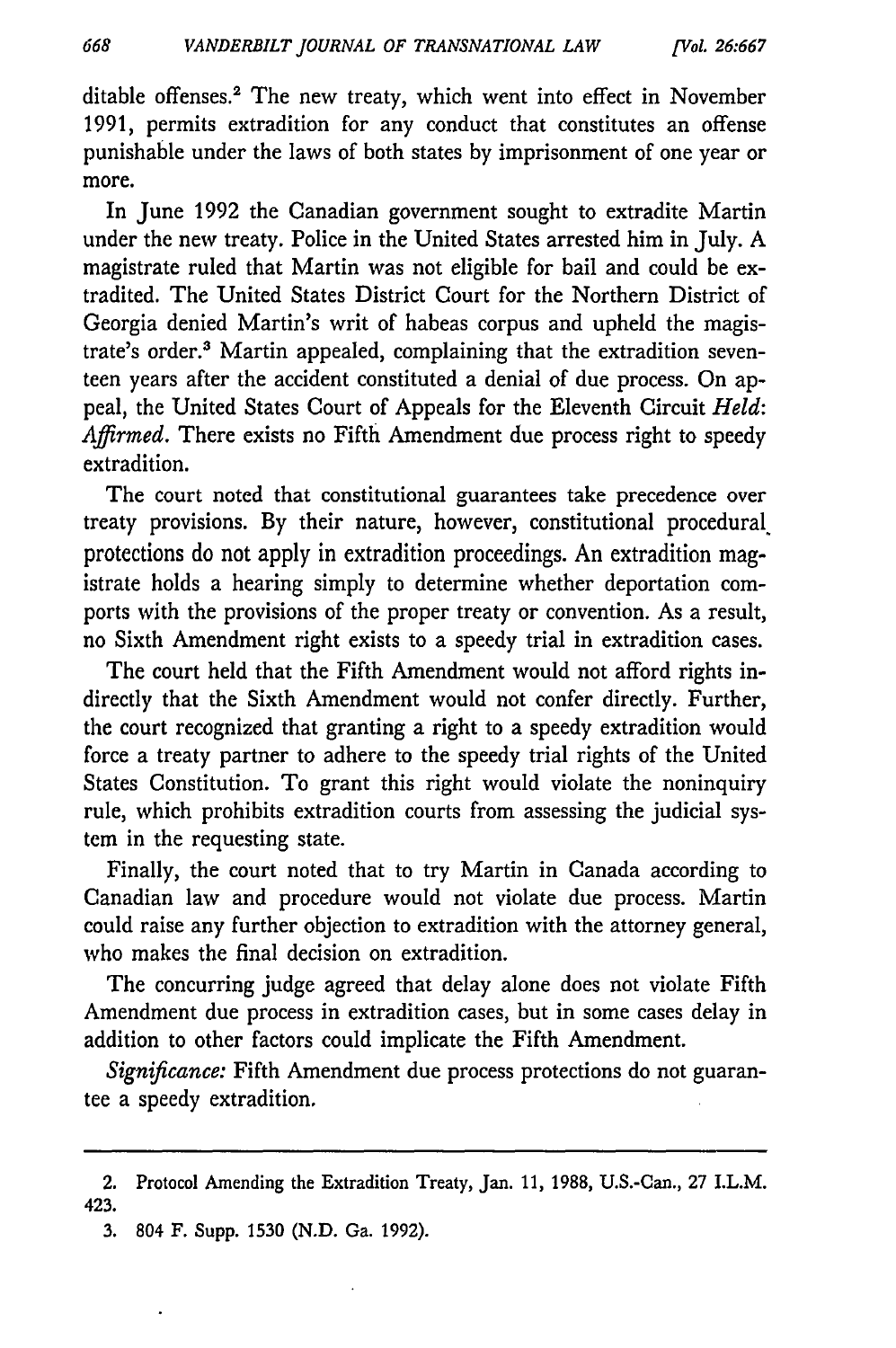THE **SUPPLEMENTAL** TREATY **BETWEEN** THE UNITED **STATES AND** THE **UNITED** KINGDOM ALTERS TRADITIONAL EXTRADITION PROCE-**DURES.** *In re Extradition of Howard,* 996 F.2d 1320 (lst Cir. 1993).

On June 1, 1991, police in the United Kingdom found the body of a murdered white female in the truck of an abandoned car at Gatwick Airport. Evidence led the police to suspect that the murderer was Curtis Andrew Howard, an African-American man. Howard returned to the United States, and authorities in the United Kingdom sought to extradite him.

Before a United States Magistrate, Howard did not refute the evidence that suggested that he had committed the murder. Instead, Howard argued that he could not be extradited because he would not receive a fair trial in the United Kingdom. He claimed that British people were prejudiced against African-Americans and that the British judicial system did not provide for voir dire of prospective jurors. The magistrate ruled that Howard could be extradited and on appeal, the District Court for the District of Massachusetts agreed.<sup>4</sup> On appeal, the United States Court of Appeals for the First Circuit *Held: Affirmed.* The Supplemental Extradition Treaty between the United Kingdom and the United States<sup>5</sup> represents a clean break from the prohibition on direct appeals in extradition and from the traditional noninquiry rule on extradition.

Intepreting the plain language of the Supplemental Treaty between the United States and the United Kingdom, the First Circuit found that the treaty permitted successive appeals. The treaty expressly provides that an accused may appeal an extradition decision to a district court or a court of appeals. This provision contravenes the traditional rule that an accused cannot directly appeal an extradition decision. The court, however, found that the treaty specifically provides for at least one appeal as of right. The court further ruled that, in the absence of language to the contrary, an accused is entitled to successive appeals under the treaty. Thus, Howard had the right to appeal to the First Circuit, despite the fact that he had already appealed the magistrate's findings to the district court.

The First Circuit applied the "clearly erroneous" standard of review to the factual issues. In contrast, the court applied a de novo standard of review to the legal questions, including the treaty interpretations.

Finally, the court addressed the noninquiry doctrine. Ordinarily in ex-

<sup>4.</sup> **791** F. Supp. **31 (D.** Mass. **1992).**

**<sup>5.</sup>** Supplemental Extradition Treaty, June **25, 1985, U.S.-U.K.,** *reprinted in* S.Exec. Rep. No. **17,** 99th Cong., **2d** Sess. **15-17 (1986).**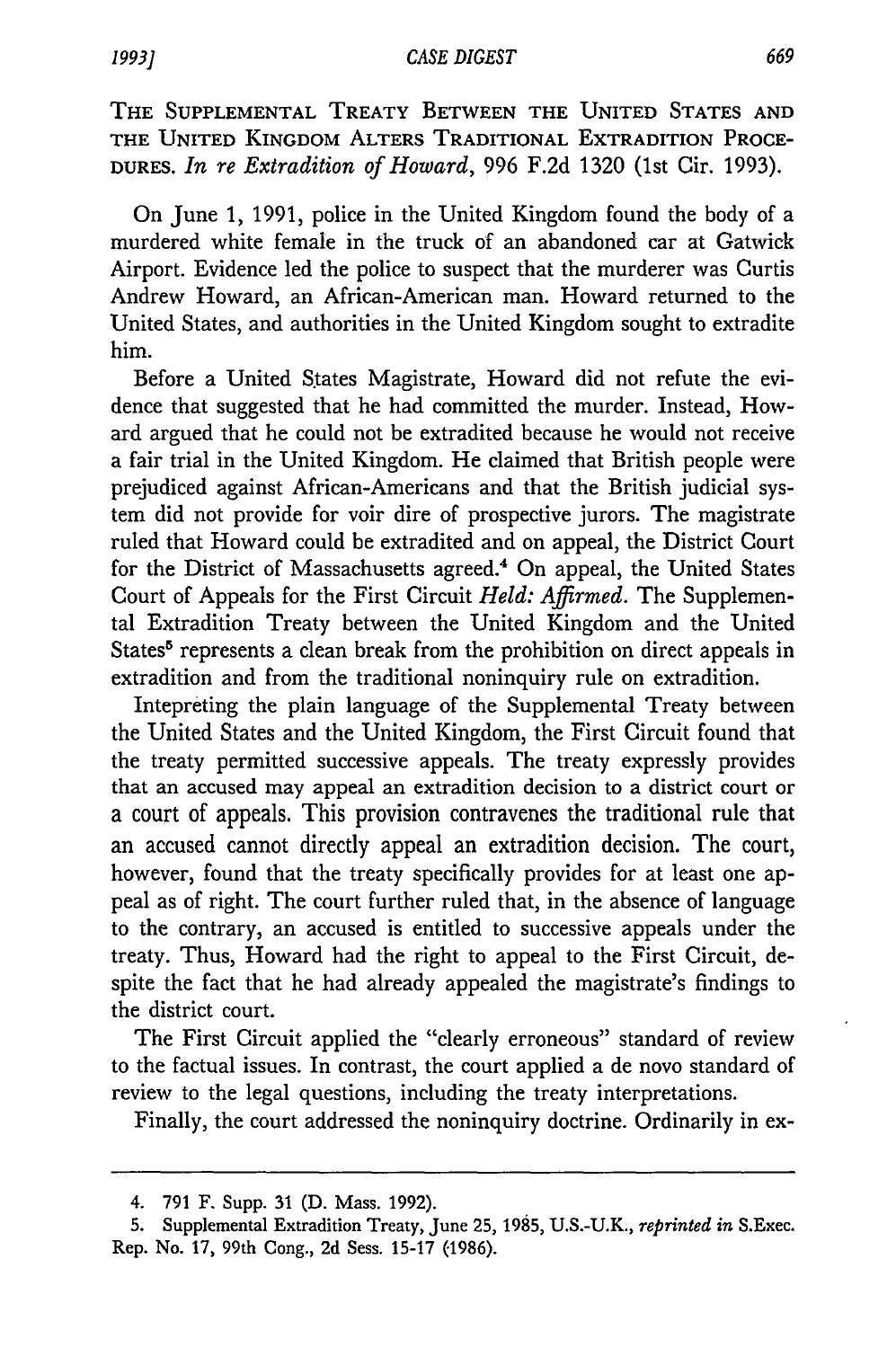tradition proceedings, courts may not consider a requesting state's judicial system. The Supplemental Treaty contains a provision that permits a country to deny extradition when the accused proves that the requesting party will punish on an improper basis.<sup>6</sup> The court interpreted this provision as congressional authorization to inquire into how a requesting state's judicial system would treat a defendant.

Despite these departures from the traditional rules of extradition proceedings, the court ruled that the United Kingdom could extradite Howard. The accused did not meet his burden of proving actual prejudice against him by a preponderance of the evidence.

The concurrence expressed concern that in permitting successive appeals, the court was injecting too much delay into the extradition process.

*Significance:* Parties subject to extradition under the Supplemental Treaty between the United Kingdom and the United States have the right to successive appeals. Courts ruling on extradition under this treaty have the right to consider how the requesting state's judicial system will treat a particular defendant.

#### II. **REFUGEES**

**THE PRESIDENT HAS THE POWER TO ORDER THE INTERCEPTION OF SHIPS ON THE HIGH SEAS AND THE FORCIBLE REPATRIATION OF THE** PASSENGERS. Sale v. Haitian Centers Council, Inc., \_\_\_\_\_\_\_\_\_\_ U.S. \_\_ **,** 113 S.Ct. 2549 (1993).

The United States has had a long standing policy that authorizes the United States Coast Guard to intercept vessels illegally transporting Haitians to the United States in international waters. Under this policy, the Coast Guard has the power to return these intercepted vessels to Haiti. After taking office, President Bill Clinton issued an executive order continuing this policy.

Groups representing the intercepted Haitians brought suit in the United States District Court for the Eastern District of New York, complaining that the policy violates Section 243(h)(1) of the Immigration and Nationality Act of **19527** (INA) and Article 33 of the United Nations Protocol Relating to the Status of Refugees<sup>8</sup> (Protocol). Both of these provisions prohibit the deportation or return of an alien to a state in which the alien's life or freedom would be threatened on the basis of

**<sup>6.</sup>** Punishment based upon race, religion, nationality, or political belief is improper.

**<sup>7. 8</sup>** U.S.C. § 1253(h)(1) (Supp. IV **1988).**

<sup>8.</sup> United Nations Protocol Relating to the Status of Refugees, Jan. 31, 1967, art. 33, 19 U.S.T. 6223.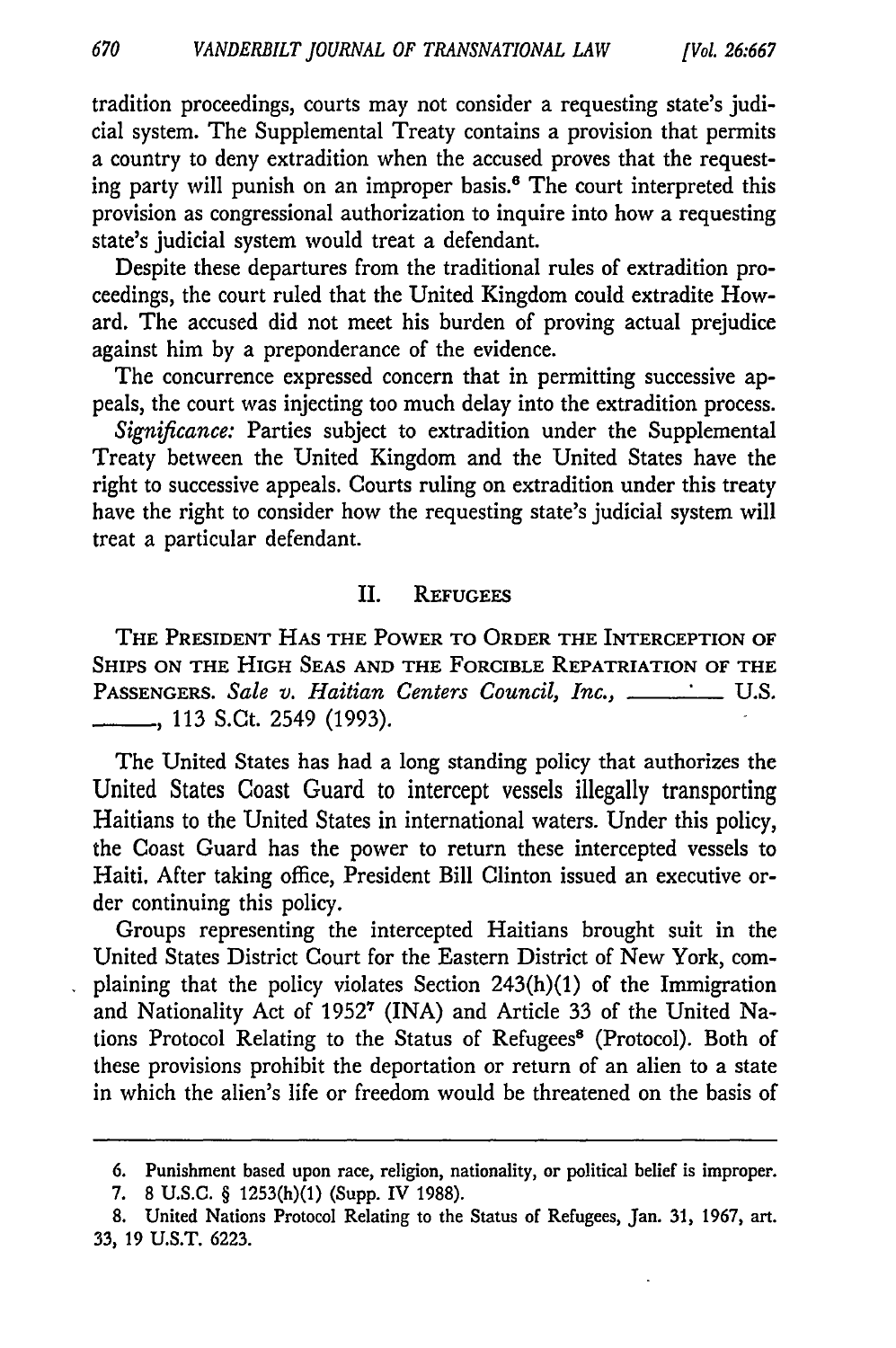race, religion, nationality, or politics.

The Eastern District of New York denied the plaintiffs' motion to enjoin the Coast Guard from returning these passengers to Haiti.<sup>9</sup> The United States Court of Appeals for the Second Circuit reversed, finding that these provisions did not apply exclusively to aliens already within the United States.10 On appeal, the United States Supreme Court *Held: Reversed.*

The Court focused on the precise language in both the INA and the Protocol. In the absence of specific language indicating otherwise, acts of Congress have no application outside the United States. The Court determined that the language of the INA did not suggest that Congress intended the statute to have extraterritorial application. The statute expressly prohibits the attorney general from deporting political refugees. The Court found that the United States authority extends only over aliens within -the borders of the United States. The Coast Guard does not act as an agent of the United States in international waters. As a result, the INA does not apply to the Coast Guard's actions outside of the United States.

The Court found the word choice in the statute to be particularly persuasive. The INA refers to "deport" or "return." The Coast Guard neither deports nor returns intercepted Haitians because these Haitians have not yet reached the United States. "Deport" applies to aliens officially within the United States, and "return" applies to aliens who may be within the territory of the United States but are not there legally.

The Court used the same analysis on the language of Article 33 of the Protocol. The Protocol is silent regarding any action a state may take beyond its borders. The Supreme Court found that even if the spirit of the Protocol would prohibit the Coast Guard's actions, the Protocol could not impose restrictions upon a member state that were not contemplated when the state signed the Protocol. The Court concluded that the Protocol was never intended to regulate a state's extraterritorial behavior.

In dissent, Justice Blackmun rejected the majority's detailed scrutiny of the language. He noted that the Court decided that "return" does not mean return. Blackmun further noted that the convention had always applied on the high seas before, and nonreturn had always been the norm under the Protocol.

*Significance:* Neither the INA nor the United Nations Protocol Relating to the Status of Refugees prohibits the President from ordering the

<sup>9.</sup> Haitian Centers Council, Inc. v. McNary, 807 F.Supp. 928 (E.D.N.Y. 1992).

<sup>10.</sup> Haitian Centers Council, Inc. v. McNary, 969 F.2d 1350 (2d Cir. 1992).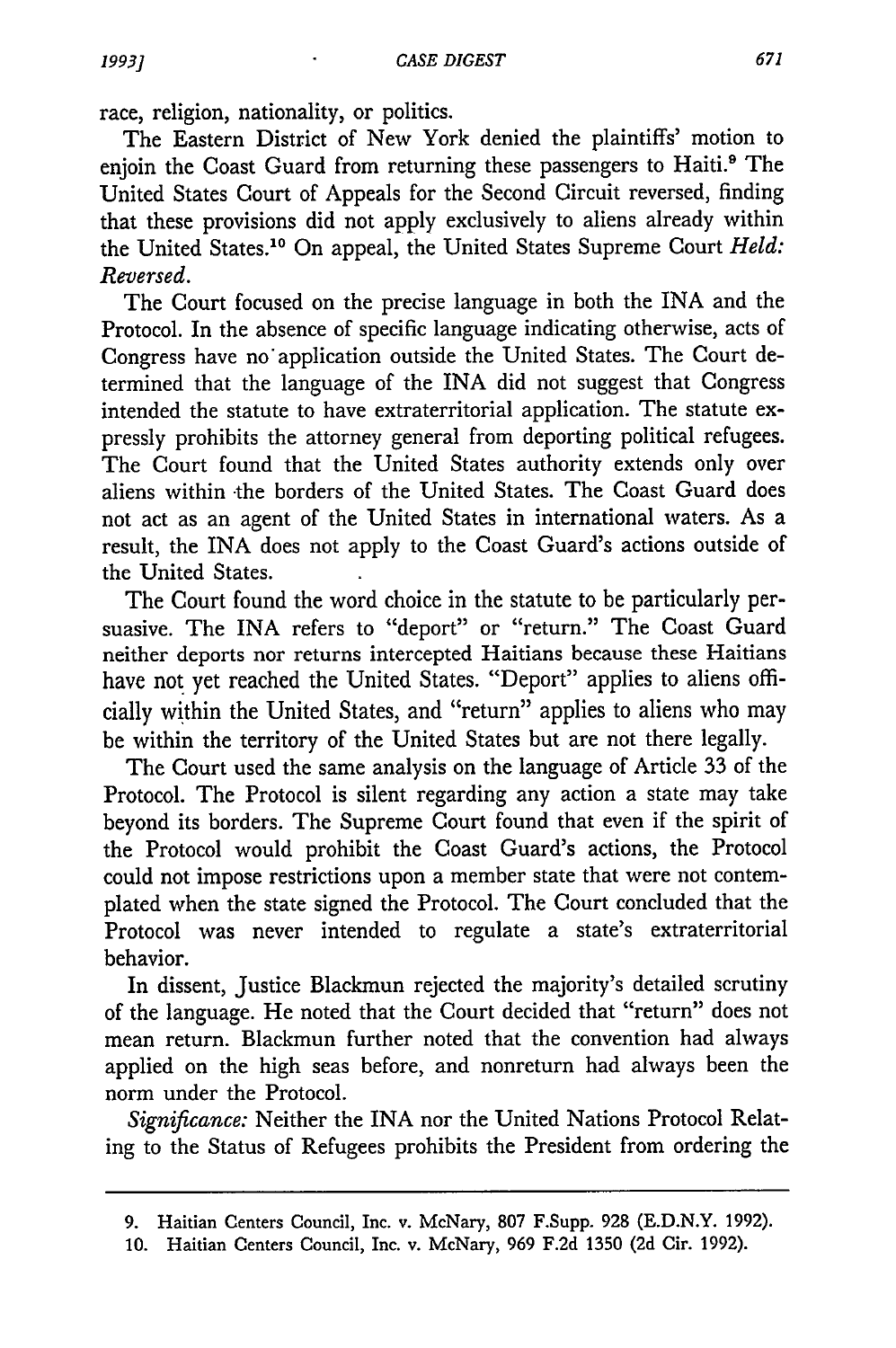return of refugees who are intercepted outside of the United States borders.

#### III. TRADE/ENVIRONMENT

THE OFFICE OF THE TRADE REPRESENTATIVE **MUST** PREPARE AN ENVIRONMENTAL IMPACT **STATEMENT** FOR **THE** NORTH AMERICAN FREE TRADE **AGREEMENT.** *Public Citizen v. Office of United States Trade Representative,* **822** F. Supp. 21 (D.D.C. 1993).

On October **7, 1992,** the leaders of Mexico, the United States, and Canada signed a final draft of the North American Free Trade Agreement (NAFTA).<sup>11</sup> The President of the United States agreed to put the treaty on the "fast track" in Congress. When a treaty is placed on the fast track, Congress has sixty legislative days to approve or reject the treaty in its entirety. Neither the President nor Congress can make any further changes to the document.

Three nonprofit groups with special interests in the environment sued to compel the Office of the United States Trade Representative (OTR) to prepare an environmental impact statement (EIS) on **NAFTA.** The United States District Court for the District of Columbia *Held: Granted.*

The National Environmental Policy Act (NEPA)<sup>12</sup> requires that all federal agencies prepare an EIS for every major legislative proposal and for any other federal action that would have a significant impact on the quality of the environment. The OTR argued that **NEPA** did not apply to NAFTA.

The court found that it had jurisdiction over the matter based upon the Administrative Procedures Act **(APA),' <sup>3</sup>**which grants judicial review of any final action of a federal agency. The court found that the **NAFTA** draft constituted a final action of the OTR. **NAFTA** became final when the leaders of the three countries signed the agreement. Neither the President nor Congress could make any revisions.

The court was equally unimpressed with the OTR's argument that the treaty represented a presidential action rather than an agency act. The OTR played a major role in negotiating and drafting the final agreement. Based on that involvement, the court found that the OTR

- 12. 42 **U.S.C.** § 421 et. seq. **(1982).**
- **13.** 5 **U.S.C.** § **701** et. seq. **(1982).**

**<sup>11.</sup>** The agreement is a comprehensive document signed to create a free trading bloc among Mexico, the United States, and Canada. **NAFTA** affects every aspect of trade among these three countries.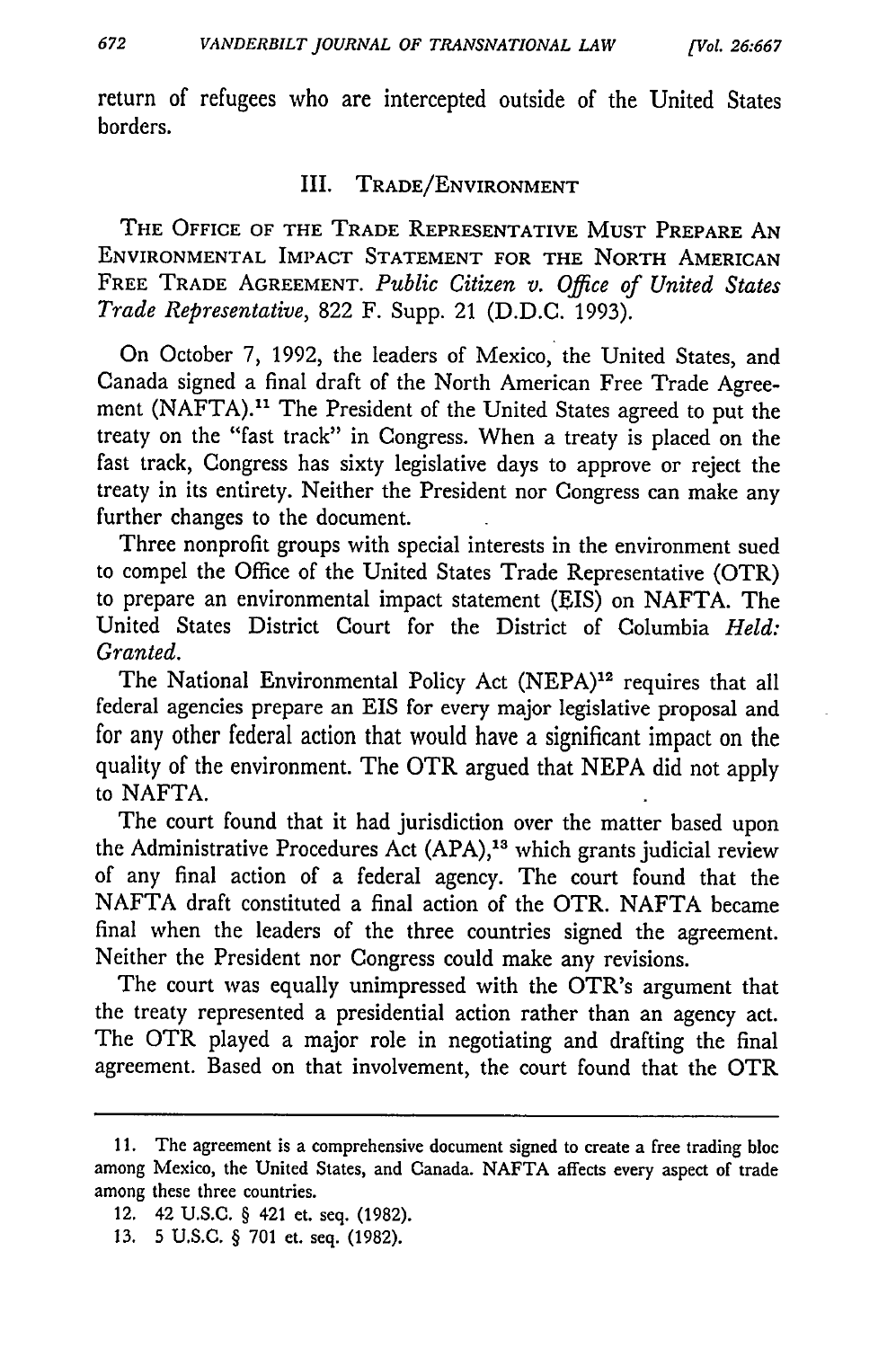had a duty to prepare the EIS.

The court order requiring the OTR to prepare an EIS did not violate the separation of powers. Congress enacted NEPA, and the United States Constitution endows Congress with the foreign trade powers.

The court held that the plaintiffs had standing to seek declaratory relief because NAFTA poses environmental harm to certain members of the organizations. The court cited *United States v. SCRAP* **14** to support its decision. Accordingly, the plaintiff did not need a geographic nexus, as the allegation of possible environmental harm from NAFTA was enough to confer standing.

*Significance:* A plaintiff who might suffer from environmental harm that may result from a federal agency act will have standing to seek a motion to compel the agency to prepare an EIS. A final draft of a treaty on the fast track through Congress is a completed act of the agency that helped the President negotiate the treaty. Before Congress votes on the treaty, the agency is responsible for preparing an EIS.

Editor's Note: Just as this issue of the *Vanderbilt Journal of Transnational Law* was going to press, the United States Court of Appeals for the District of Columbia Circuit reversed the district court decision in this case. *Public Citizen v. United States Trade Representative,* 1993 WL 371802 (D.C. Cir. Sept. 24, 1993). The D.C. Circuit found that any effect NAFTA could have on Public Citizen would result from an act of the President. OTR actions would not affect Public Citizen. Consequently, the final draft of NAFTA, prepared without an EIS, did not constitute a final agency action for which Public Citizen could seek judicial review. The court noted that until Congress votes on NAFTA, Public Citizen remains unaffected. The President, not OTR, will submit NAFTA to Congress. Until then, the President has the ability to renegotiate the agreement or to decline to submit it to Congress. Only a presidential act can adversely affect Public Citizen, and such an act is not subject to judicial review.